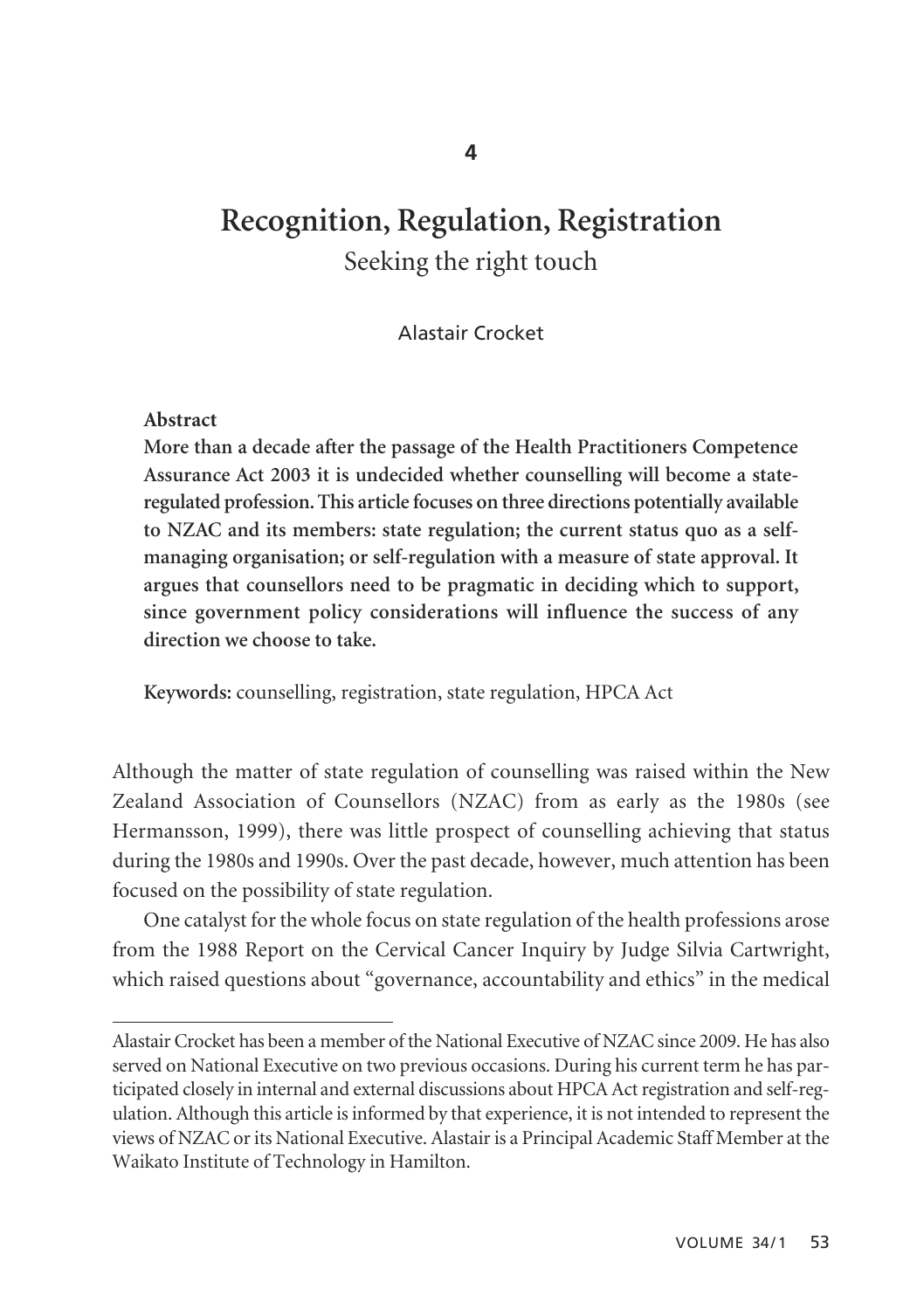profession (Ministry of Health, 2009, p. 1) and 15 years later led to the passage of the Health Practitioners Competence Assurance Act 2003 (HPCA Act). This act, along with the Social Workers Registration Act 2003 (SWR Act), focused attention on issues of professional regulation beyond those professions directly involved. The HPCA Act replaced a series of acts that regulated individual health professions by authorising profession-specific *responsible authorities* or registration boards. The act also made it possible for health professions not already subject to state regulation to apply to become regulated by the HPCA Act.

The passage of the HPCA Act and the SWR Act led to the development of a coalition of counselling organisations, known as the Combined Counselling Associations of New Zealand (CCANZ), that actively canvassed regulation for the counselling profession under the aegis of the HPCA Act. NZAC's National Executive took a leadership role within CCANZ and sought a mandate for the pursuit of an application for HPCA Act registration. If the Association's response in the 1980s and 1990s to the possibility of registration had been ambivalence, both ambivalence and division have characterised the period since 2003.

It is now over a decade since the passage of the HPCA and SWR Acts and it is appropriate to reconsider a range of contemporary questions about professional regulation and registration. This article considers three alternative frameworks for professional regulation and the likely implications for counselling of each framework. These frameworks are:

- 1. The perhaps unlikely possibility that counselling may become registered under the HPCA Act.
- 2. The attempt to avoid involvement with state regulation by remaining a selfmanaging profession.
- 3. A third way where NZAC gains some form of external recognition of its probity and becomes a self-regulating professional body.

# **Counselling as a profession regulated under the HPCA Act**

# *Key terms*

The terms regulation and registration may appear to be used interchangeably at times but they have different meanings. The HPCA Act empowers 16 responsible authorities to establish and maintain requirements that must be observed by members of the professions that they regulate. These authorities have statutory responsibility for: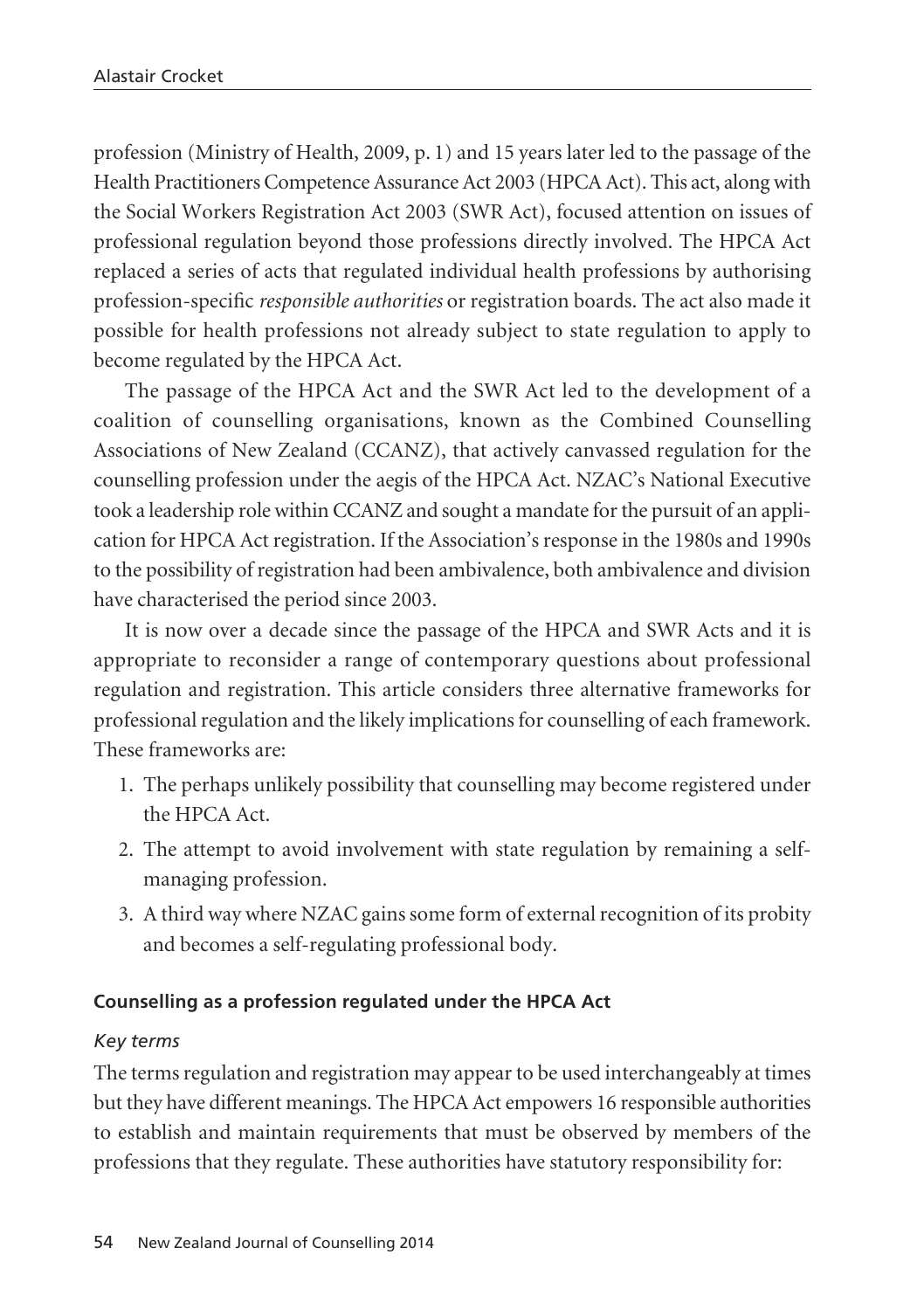- describing their professions in terms of one or more scopes of practice with associate qualifications
- registering and issuing annual practising certificates to practitioners who have shown continuing competence
- reviewing and promoting ongoing competence
- considering practitioners who may be unfit to practise
- setting standards of clinical competence, cultural competence and ethical conduct
- establishing professional conduct committees to investigate practitioners in certain circumstances. (Ministry of Health, 2010, p. 3)

These responsible authorities—or boards—maintain a *register* of professionals whom they have recognised as competent. Thus reference is often made to professional registration, although that is only one element of state regulation. The other activities of responsible authorities are intended to measure practitioner competence and take remedial action where a practitioner is considered to have demonstrated insufficient competence.

# *Why seek state regulation?*

Perhaps the primary interest of counsellors (see, for example, Shields, 2007) and psychotherapists (Bailey & Tudor, 2011) in gaining HPCA Act regulation has related to an elevation of status and the possibility of access to wider employment prospects. However, the Ministry of Health (2010) states that the primary rationale for state regulation is to limit the risk of harm to members of the public:

The overriding principles for regulation under the Act are that:

- the health services concerned pose a risk of harm to the public, or it is otherwise in the public interest that the health services be regulated as a health profession under the Act
- the profession delivers a health service as defined by the Act (where a health service means a service provided for the purpose of assessing, improving, protecting or managing the physical or mental health of individuals or groups of individuals)
- regulation under the Act is the most appropriate means to regulate the profession. (p. 10)

As well as the requirements that registration demands of professionals in relation to competence, it also potentially confers some benefits. One benefit is the *protection of*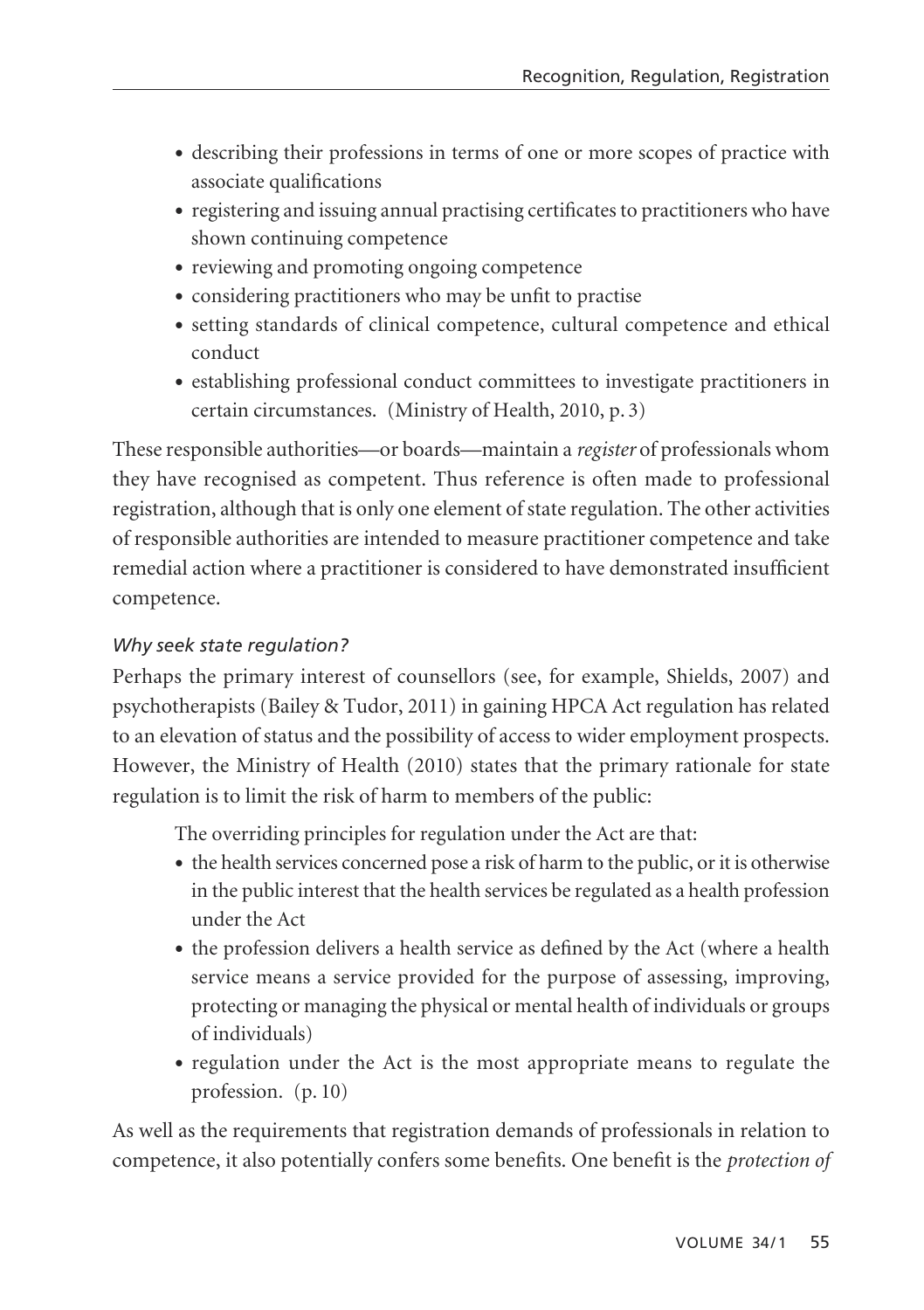*title.* All professions regulated by the HPCA Act have *protection of title*, which is the statutory restriction of the use of a title. As an example, only a person registered with the Psychotherapists Board of Aotearoa New Zealand (PBANZ) is able to call him or herself a psychotherapist.

Another benefit is the definition of *scopes of practice.* Professionals whose practice is regulated by the HPCA Act are also required to work within a scope of practice, which offers a state-regulated practitioner a mandate to engage in the practices it describes. Some practices can fall within more than one profession's scope of practice. Psychologists, for example, can practise psychotherapy but cannot describe themselves as psychotherapists. Both psychologists and psychotherapists may practise counselling because it is in their scope of practice.

A third benefit is known as *restriction of activity*. In some cases registered professionals have an exclusive right to undertake particular activities. For example, particular tasks are reserved to surgeons, and others to dentists. It follows that if the counselling profession were to be registered under the HPCA Act, counselling would not be restricted to registered counsellors because counselling already sits within the scopes of practice of other professions. While HPCA Act regulation of counselling would protect the title of counsellor, it would not restrict the practice of counselling to registered counsellors.

#### *An unlikely possibility? Reconsidering the policy signals*

In preparing this article I have been rereading some Ministry of Health documentation that I first read four years ago. My rereading has led me to conclude that the achievement of HPCA Act registration is, at best, an *unlikely* possibility for the counselling profession.

The passage of the HPCA Act brought together 20 health professions regulated by 15 responsible authorities. After a concerted campaign, psychotherapy achieved regulation in 2007. Later that year the Ministry of Health began a review process of the HPCA Act which was reported to the Minister of Health in 2009 (Ministry of Health, 2009) and the recommendations in the report were opened for public consultation in 2010. These recommendations included new criteria to guide the Minister in deciding whether or not to grant registration to a profession:

Criterion 1: The activities of the profession must pose a significant risk of harm to the health and safety of the public.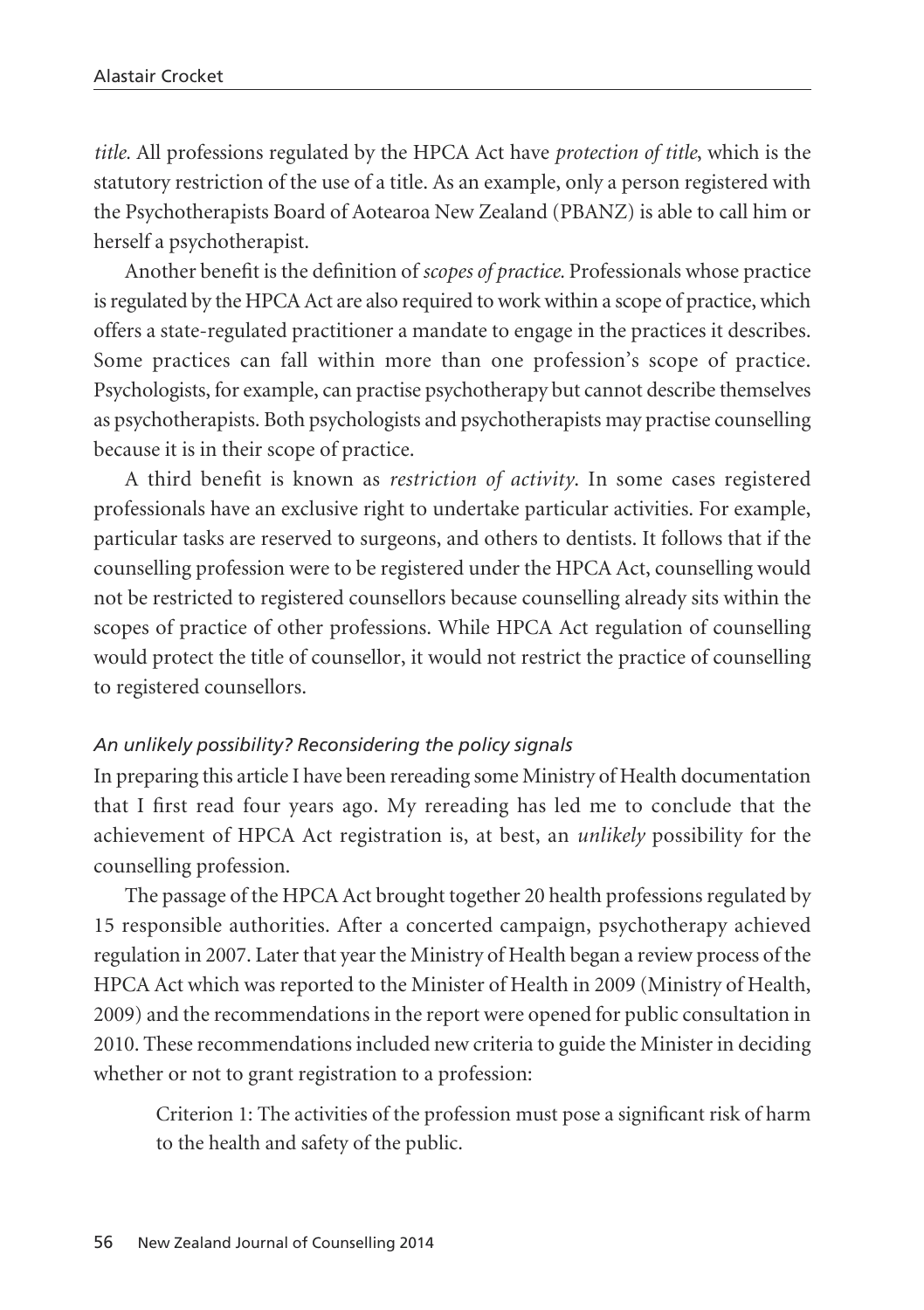Criterion 2: Existing regulatory or other mechanisms fail to address health and safety issues.

Criterion 3: Regulation is possible to implement for the profession in question. Criterion 4: Regulation is practical to implement for the profession in question. Criterion 5: The benefits to the public of regulation clearly outweigh the potential negative impact of such regulation.

Criterion 6: It is otherwise in the public interest that the provision of health services be regulated as a profession. *(Ministry of Health, 2010, p. 11)*

In the new criteria for HPCA Act accreditation introduced in 2010 risk is framed in predominantly medicalised terms:

- to what extent does the practice of the profession involve the use of equipment, materials or processes which could cause a significant risk of harm to the health and safety of the public?
- to what extent may the failure of a professional to practise in particular ways (that is, follow certain procedures, observe certain standards, or attend to certain matters), result in a significant risk of harm to the health and safety of the public?
- are intrusive techniques used in the practice of the profession which can cause a significant risk of harm to the health and safety of the public?
- to what extent are dangerous substances used in the practice of the profession, with particular emphasis on pharmacological compounds, chemicals or radioactive substances?
- is there significant potential for the professional to cause damage to the environment or some wider risk of harm to the health and safety of the public?
- is there epidemiological or other data, (for example, coroners' cases, trend analysis, complaints) which demonstrates the risks that have been identified? (Ministry of Health, 2010, p. 12)

Many of these criteria are not relevant to counselling. The counselling profession could demonstrate a risk of harm to clients by reference to the work of the NZAC Ethics Committee and findings of the Health and Disability Commissioner's hearings (bullet point six above). However, Criterion 2 above would appear to negate that: an application for HPCA Act registration needs to demonstrate that "existing regulatory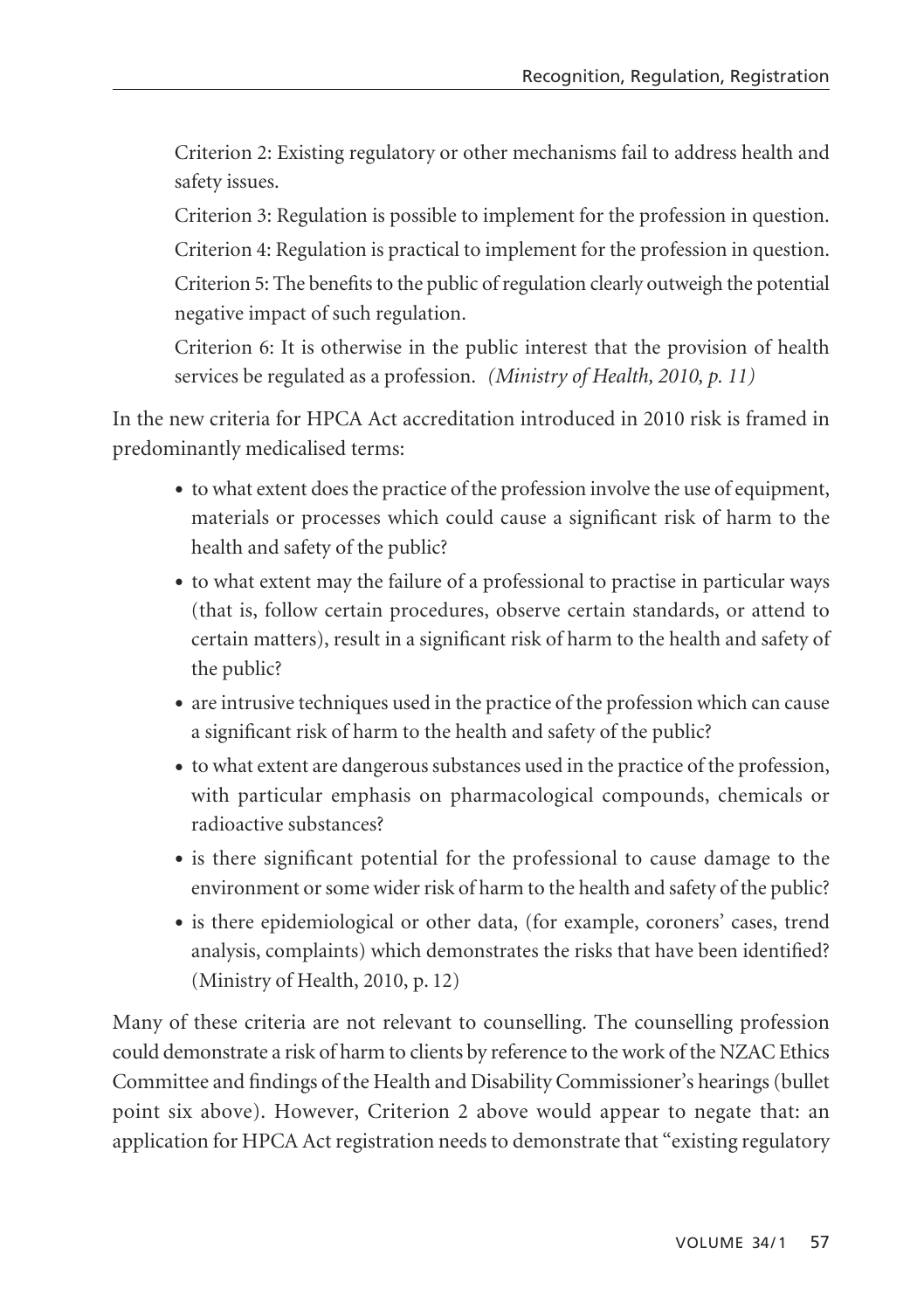or other mechanisms fail to address health and safety issues" (Ministry of Health, 2010, p. 11). In order to meet this criterion, NZAC would need to argue that its membership and ethics processes fail to act in the best interests of clients and that these interests would be better served by the work of a registration board.

In addition, the Ministry of Health and the government have been concerned about the high cost of regulation (Ministry of Health, 2009, 2012). The 2007 review specifically raised concerns about the high cost of registration for psychotherapists and the 2012 review was mostly focused on seeking to reduce costs of regulation by amalgamating either responsible authorities or common administrative functions. Further, another criterion introduced following the 2007 review asked if there was an alternative to HPCA Act regulation (Ministry of Health, 2009).

The 2010 report noted that seven "new" professions were in the process of application. These professions were acupuncturists, anaesthetic technicians, clinical physiologists, counsellors, music therapists, speech language therapists and Western medical herbalists (Ministry of Health, 2010, p. 17). None of these professions has (yet) achieved HPCA Act registration, and indeed none is shown on the Ministry's website as having current applications lodged. It is worth considering whether the new selection criteria proposed in 2010 have stopped the progress of this group of professions towards state regulation. Although the traditional Chinese medicine profession is recorded as having applied for registration in 2011, it is noted that the outcome of this application has not yet been decided (Ministry of Health, n.d.). In view of the narrowing of their focus, these new criteria did in fact prompt a change in direction for counselling, as discussed later.

In summary, the major outcome of the 2007 review was the institution of more demanding criteria for professions to meet if they were to be successful in achieving HPCA Act regulation. Since 2007 not one additional profession has achieved this status. Some would argue that since psychotherapy is state regulated then counselling should also be able to achieve that status. However, counselling would now need to satisfy different criteria from those that pertained in 2007 when psychotherapy attained registration. Had an application by the counselling profession been lodged in 2011, there is no guarantee that it would have been successful.

Within the "new" criteria published in 2010, there was an indication that alternatives to registration should be demonstrated to be unsatisfactory before HPCA Act regulation was agreed to. I discuss CCANZ's 2010 response to that policy signal later when I consider audited self-regulation.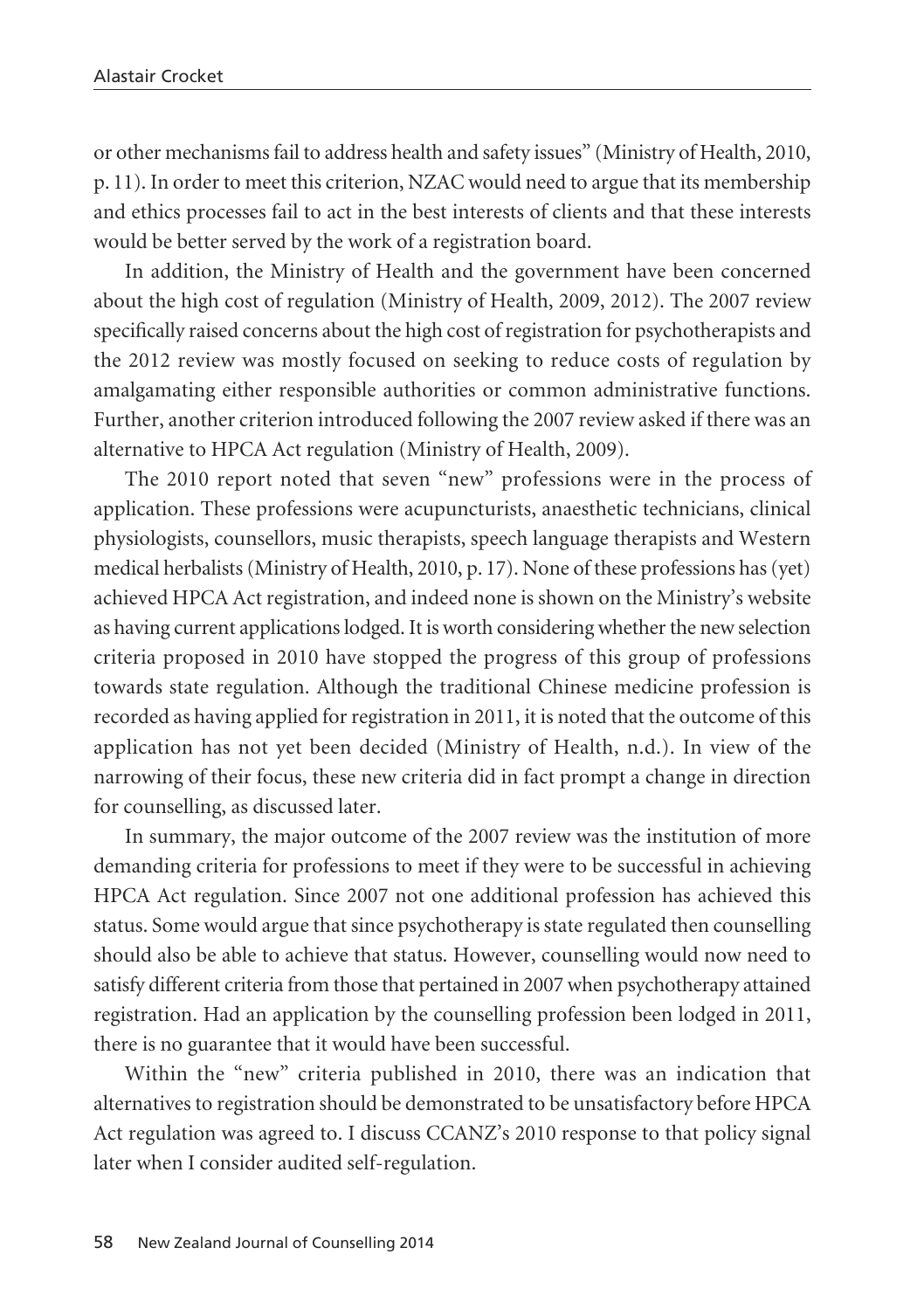The government's policy on the admission of "new" professions to HPCA Act regulation may not be explicitly spelled out. However, I suggest the policy signals outlined above strongly indicate that while HPCA Act regulation remains a theoretical possibility for counselling, it is an *unlikely* possibility. If NZAC were to recommit to achieving state regulation as a strategic goal, it might need to be prepared to work for this over many more years. Overseas experience indicates that the achievement of state regulation can be a very slow process. For example, in British Columbia the counselling profession has been seeking state regulation for at least 20 years (Martin, Turcotte, Matte, & Shepard, 2013). Counsellors need to accept that HPCA Act regulation may never be achieved.

# *Arguments against state regulation*

From the moment when a move towards state regulation of counselling seemed possible, strong voices were already arguing against it. In 2000, Sue Webb, then president of NZAC, argued against external regulation:

[The Association] probably best protects members' interests by instituting systems of regulation and accountability itself that enable these to develop within an appropriate counselling culture, rather than succumbing to outside intervention, which risks creating systems that contradict and undermine the purposes of counselling. (Webb, 2000, p. 309)

Some years later, when NZAC's National Executive was preparing an application for HPCA Act regulation, some senior members raised strong arguments against the prospect of state regulation of counselling. At this time there was not only ambivalence about professional regulation but also significant differences of opinion within the association. Sue Cornforth (2006) made a discursive analysis of the NZAC Code of Ethics and the HPCA Act and concluded that registration under the HPCA Act "could threaten the core beliefs of counselling" (p. 12). Sue Webb again questioned registration at the time when a draft application for registration was available to members for comment. She raised a range of practical and philosophical questions and asserted:

At present, the draft proposal reads as if counsellors need to beg entry into an elite club of illness professionals, with our beliefs and philosophy having been contorted and woven in with the language of illness, to make us look as if we fit. The document seems intent on conveying that we are a profession in critical need of external oversight, which we are not. (Webb, 2007, p. 39)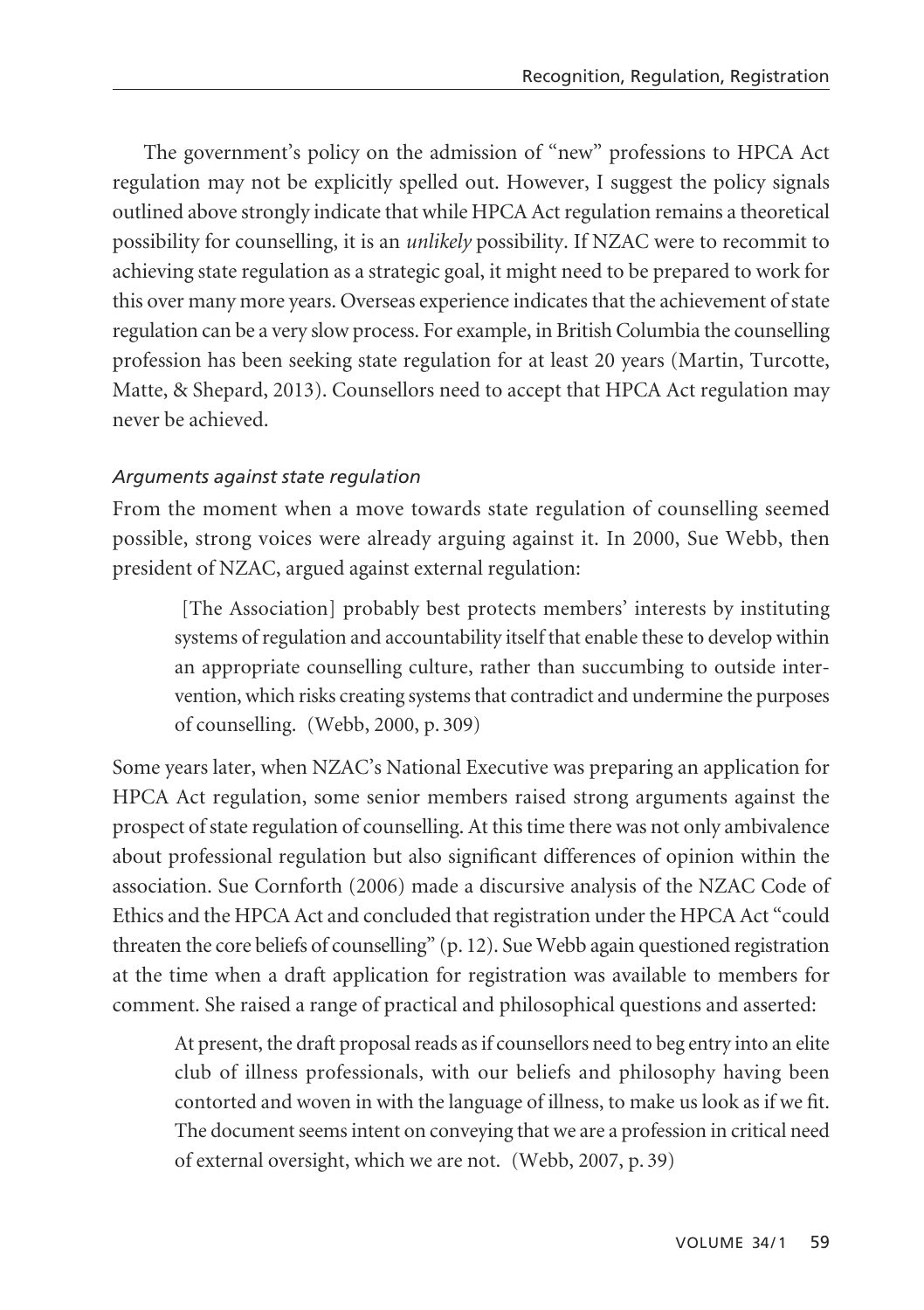In the following year National Executive sent members a Special Newsletter on Registration. In response, NZAC Life Member Bob Manthei wrote in *Counselling Today*, the Association's national newsletter for members, "asking that NZAC reconsider its decision to go ahead with the application to register counselling under the HPCA Act" (Manthei, 2008, p. 21). He raised six points of objection, including the following four: the risk that non-registered counsellors would simply describe their practice in another way (e.g. therapist); the problem of not being able to quantify any risk to members of the public from counsellors; the risk that NZAC would become less viable if the cost of regulation meant registered counsellors could not afford two significant fees; and issues for Mäori counsellors (Manthei, 2008, pp. 22–23).

Recently in this journal, Keith Tudor (2013) revisited arguments against HPCA Act regulation, cautioning counsellors to "be careful what we wish for." His arguments against state regulation deserve careful consideration. At the heart of his critique of the prospect of registration is the argument that there is no evidence that it would reduce risk to clients.

The achievement of state regulation would require two willing parties: the Minister of Health and the profession. The objections raised above (Cornforth, 2006; Manthei, 2008; Tudor, 2013; Webb, 2000, 2007) remain concerns that counsellors would have to evaluate if CCANZ were to persist with an application in the face of the policy analysis above.

# **The attempt to avoid involvement with state regulation by remaining a self-managing profession**

In his argument against HPCA Act regulation, Tudor (2013) suggested that NZAC and counselling are already sufficiently recognised. I do not think this argument can be sustained. Previously I have argued that counselling needs some form of engagement with the state in order to be able to articulate itself effectively within a policy environment dominated by New Right thinking (Crocket, 2013). NZAC, as the strongest advocate for the profession of counselling, has been significantly challenged by the government's changes to policy, or proposals to change policy, in relation to the provision of state-funded counselling. As a member of National Executive, I have been aware of significant work undertaken within Executive portfolios in an endeavour to influence policy. Since 2009, the three policy areas that have required the most work are ACC's provision of funding for sexual abuse counselling, the recent removal of Family Court-funded counselling, and work to support school guidance counselling.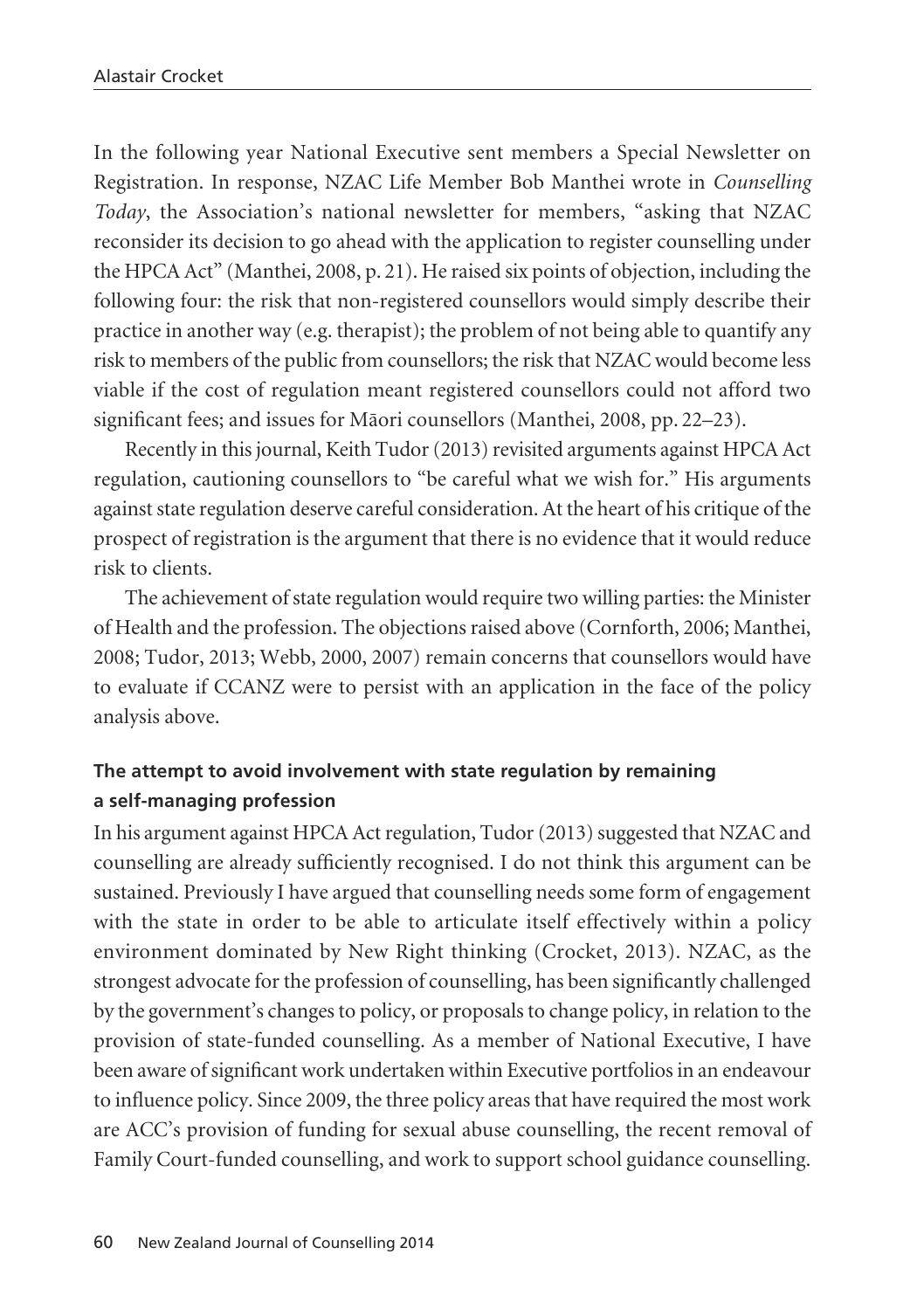The work undertaken in these three areas has been extensively reported in successive issues of *Counselling Today*. The achievement of recognition for the counselling profession is an ongoing, difficult task.

#### *The pervasive reality of external influence*

While Tudor's (2013) article makes a strong case against HPCA Act regulation for counselling, I disagree with his premise that if counselling remains self-managing, stateregulation would be avoided. Although counsellors are not regulated under the HPCA Act, NZAC and its members are not free from state external regulation.

Most significantly, funders (the providers of financial provision for services) regulate individual counselling practice with their requirements or conditions for receiving funding. Most of the third-party funding for counselling comes directly or indirectly from the government, so the requirements of funders are effectively a form of regulation by one or another arm of the state. District Health Boards (which are the major funders of health services in New Zealand) appear to be reluctant to fund contracts if the work is not to be carried out by an HPCA Act-registered practitioner or an SWR Act-registered social worker, and this has effects for some NZAC members. There is anecdotal evidence of graduates with Master of Counselling qualifications being advised to seek social work or psychology qualifications, not to develop skills, but to achieve professional registration.

A further regulation of counselling already in effect comes via the Health and Disability Commissioner (HDC). The HDC offers all receivers of health and disability services a Code of Rights (Health and Disability Commissioner, n.d.[a]). A complaint against any practitioner offering a health or disability service may be investigated by the HDC and may be referred on to the Human Rights Review Tribunal (Ludbrook, 2012). A search of the HDC website (Health and Disability Commissioner, n.d.[b]) shows that 16 investigations of complaints against counsellors or counselling practice have been completed. One investigation was referred on to the Human Rights Review Tribunal, which imposed penalties totalling \$50,000 and costs of \$11,250 as well as issuing a restraining order against the practitioner (Health and Disability Commissioner, 2006). This hearing drew on the NZAC Code of Ethics to delineate counselling practice even though the practitioner, who described himself as a natural healer, was not a member of NZAC and denied that he was offering counselling.

These examples show how individual practitioners can be subject to regulation either through funding mechanisms or by the HDC's investigation of complaints about any "health service." More positively, it also shows that the Association's Code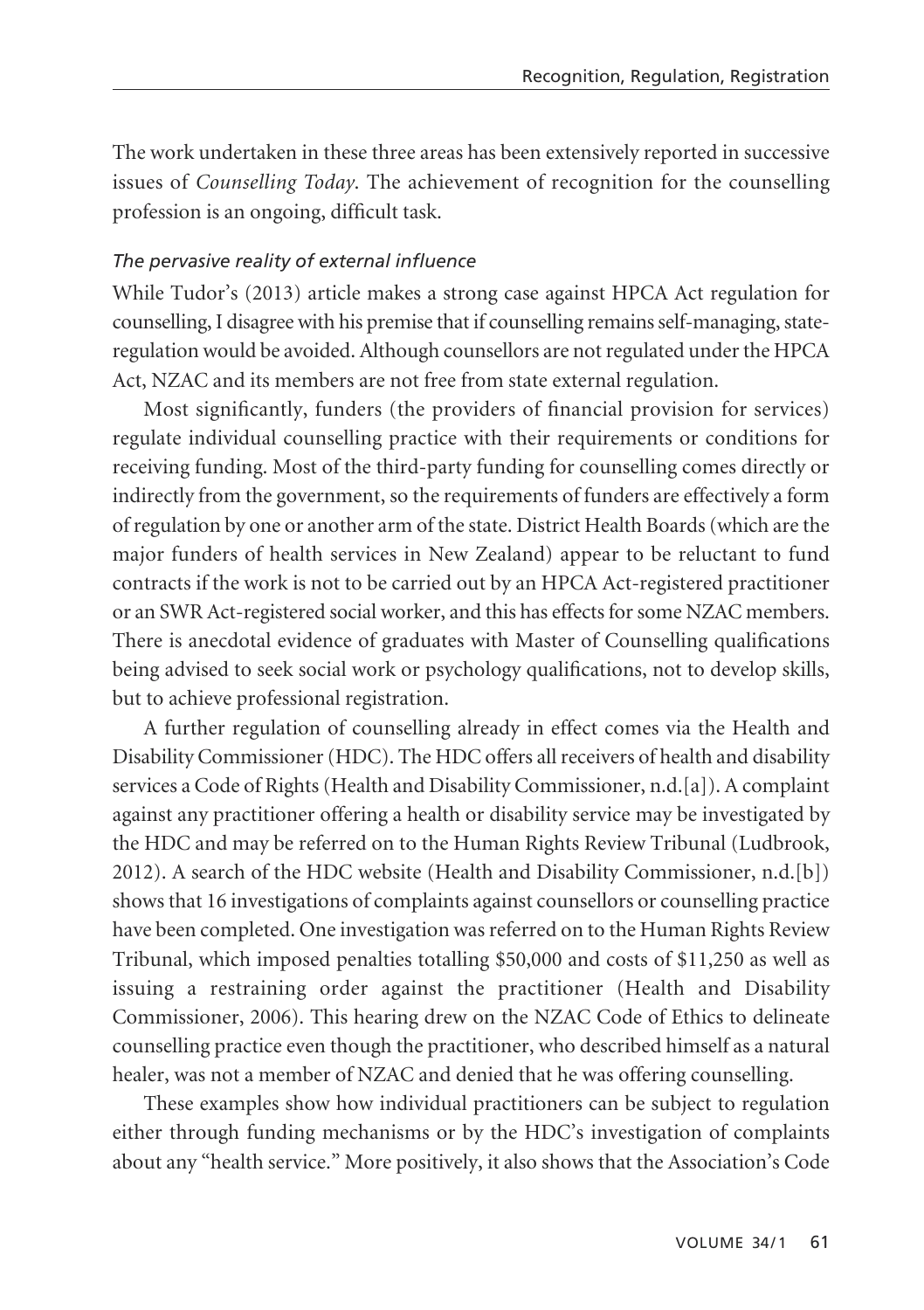of Ethics can be recognised as being influential when counselling occurs, even if the practitioner is not an NZAC member.

The judiciary also has power to regulate NZAC's activities, as a recent High Court decision shows. Any action by any organisation is potentially subject to judicial review, which is a hearing where the processes employed to take decisions within an organisation may be scrutinised by the High Court. A judicial review examined NZAC's complaints process when a member was not satisfied with the process and outcome of an Ethics Committee hearing of a complaint about her practice ("Sharman v NZAC," 2013). The High Court found in favour of NZAC on this occasion. These examples demonstrate that a "self-managing" profession is never going to be fully independent of the state, nor should it be.

#### **A third way? Self-regulation in a partnership with the state**

A third position is possible which seeks to retain the benefits of being a self-managing profession and also seeks a form of state recognition of the effectiveness of NZAC as a self-regulating professional body. In this section I discuss two initiatives in relation to self-regulation, each of which is linked to state oversight.

The first initiative refers to CCANZ's 2010 opening of discussions with Health Workforce New Zealand about audited self-regulation. Health Workforce New Zealand is the arm of the Ministry of Health that oversees the HPCA Act. The second initiative is the development of an accredited voluntary registration regime in the United Kingdom. In 2013 the British Association of Counselling and Psychotherapy (BACP) became the first professional association in the UK to operate a voluntary register.

Neither of these approaches offers the same protection of title that the HPCA Act offers. As noted above, protection of title would not reserve the practice of counselling to counsellors. However, the approaches to self-regulation discussed here would have the effect of recognising the ability of a professional organisation to regulate its members using standards similar to those of HPCA Act responsible authorities, and without requiring a duplication of membership and registration fees.

#### *Audited self-regulation*

Since 2010, NZAC's position on registration has been influenced strongly by discussions on self-regulation. In that year the Ministry of Health published a discussion paper (Ministry of Health, 2010) following on from the 2007 review of the HPCA Act. While this document set out principles and criteria for the assessment of applications for registration, it also contained indications that the government was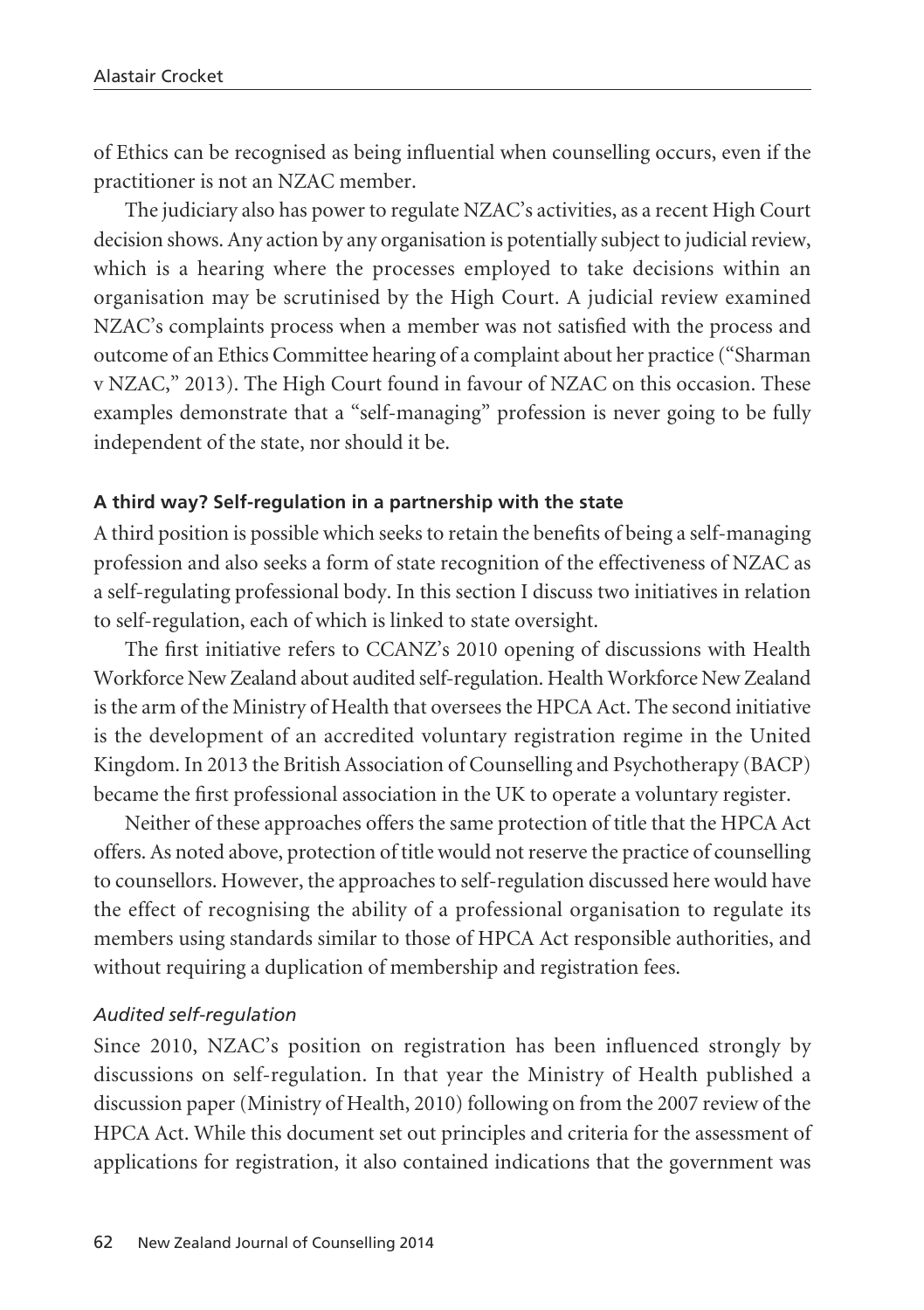open to alternatives to registration. In the detail for the fourth criterion, the Ministry of Health asked: "Is there an alternative to regulation under the Act that is practical to implement to limit any risk of harm posed by the profession, such as self-regulation or accreditation?" (p. 14).

NZAC's National Executive considered that there was value in discussing selfregulation with the Ministry of Health and prepared a paper (Crocket, Bocchino, Begg, McGill, & McFelin, 2010) which was forwarded to the Ministry from CCANZ. This paper proposed:

- 1.That the MoH might move to support a process of self-regulation. **It is imperative that the standards and process of self-regulation need to be fully discussed as a collaborative endeavour between the profession and MoH.**
- 2.That the Ministry would then promulgate a policy that such self-regulation is equivalent to statutory regulation.
- 3. And the Ministry would then ensure other ministries have policies to support the funding of health services provided by self-regulated professions.
- 4.That the Ministry would then ensure self-regulating professional organizations have access to the same protection of title as that extended to currently registered professions. (p. 9, emphasis in original)

The Ministry responded with a paper (Health Workforce New Zealand, 2010) which proposed a self-regulation model sitting beside the HPCA Act. It was proposed that the adequacy of the organisation seeking self-regulation be established by an approved audit process. Benefits that the Ministry saw in the model it proposed were that an organisation would not need to satisfy the HPCA Act risk threshold for registration and that the programme would "provide formal recognition of a profession's ability to self-regulate" (p. 1), allow "approved organisations to promote themselves as approved self-regulators" (p. 1) and provide the "public with a level of assurance about a profession's ability to self-regulate" (p. 1). The paper also noted that protection of title would not be possible outside the HPCA Act.

NZAC's National Executive consulted with its members and received sufficient support to keep on exploring the initiative. However, in 2011 Health Workforce New Zealand announced that the review of the HPCA Act planned for 2012 had been brought forward and no more discussions could be held on the proposal for audited self-regulation until the review had been completed. Now, in mid 2014, NZAC and CCANZ do not have a clear understanding of the Ministry of Health's current position on audited self-regulation. It is not known if the Ministry of Health through Health Workforce New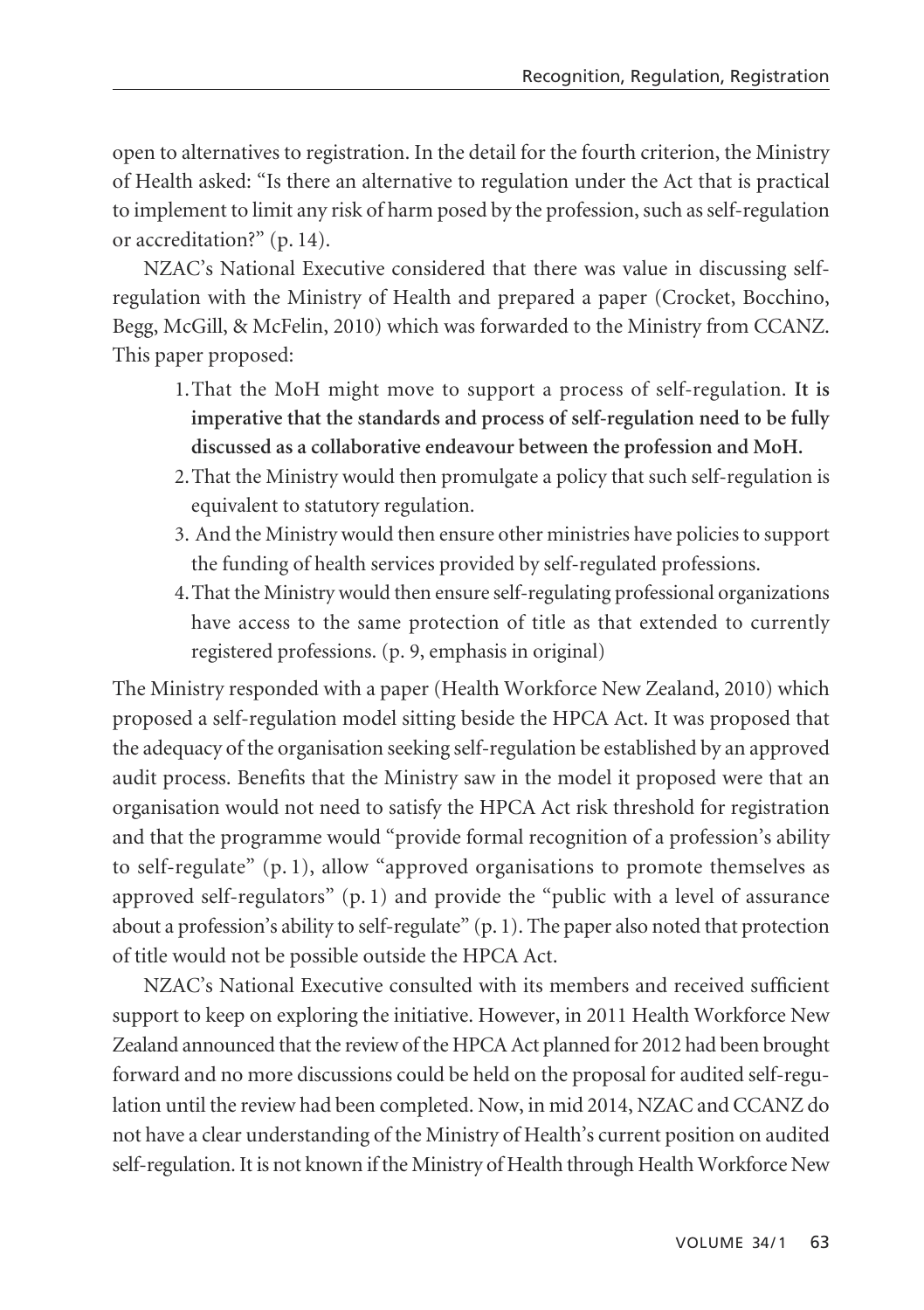Zealand will re-engage with discussions about audited self-regulation or even whether an application for the registration of counselling would be received by the Ministry, let alone approved. Nonetheless, it is timely for NZAC and CCANZ to seek a resumption of discussions with Health Workforce New Zealand to pursue this initiative. UK experience points to the potential of such an approach to professional regulation.

# *The UK: "Right-touch" regulation*

Until 2010 it had been expected that the UK government would permit the registration of additional professions, including counselling and psychotherapy. The path to voluntary self-regulation in the UK unfolded with a rapid change of policy between 2010 and 2011 following a change of government (Aldridge & Mulvey, 2013). As a result of this policy change, state regulation has become reserved for professions that are perceived as presenting the greatest risk to service users. Professions that are assessed as presenting less risk are now able to apply to operate an accredited voluntary register. It appears that the UK's accredited voluntary registers fulfil a similar function to the audited self-regulation model that CCANZ discussed with the Ministry of Health in 2010 and 2011.

The British Association of Counselling and Psychotherapy (BACP) was the first professional body to be accredited by the UK government's Professional Standards Authority for Health and Social Care to operate an accredited voluntary register that its members could then apply to join (Aldridge & Mulvey, 2013). Accredited voluntary registers are parallel to but different in some respects from state registration. The distinction between statutory and voluntary regulation is decided by a process called "right-touch regulation" (Bilton & Cayton, 2013), the principles of which are summarised below.

The principles of right-touch regulation:

- Identify the problem before attempting to prescribe a regulatory solution.
- Quantify the risks.
	- It is not enough to identify that risks exist. Risk must also be quantified through a process of risk assessment. What measures are already in place to manage the risk?
- Get as close to the problem as possible.
	- Where and how does the problem occur? What is the cause of the risk? Problems are best solved close to where they occur—can this be achieved without involving distant national regulation?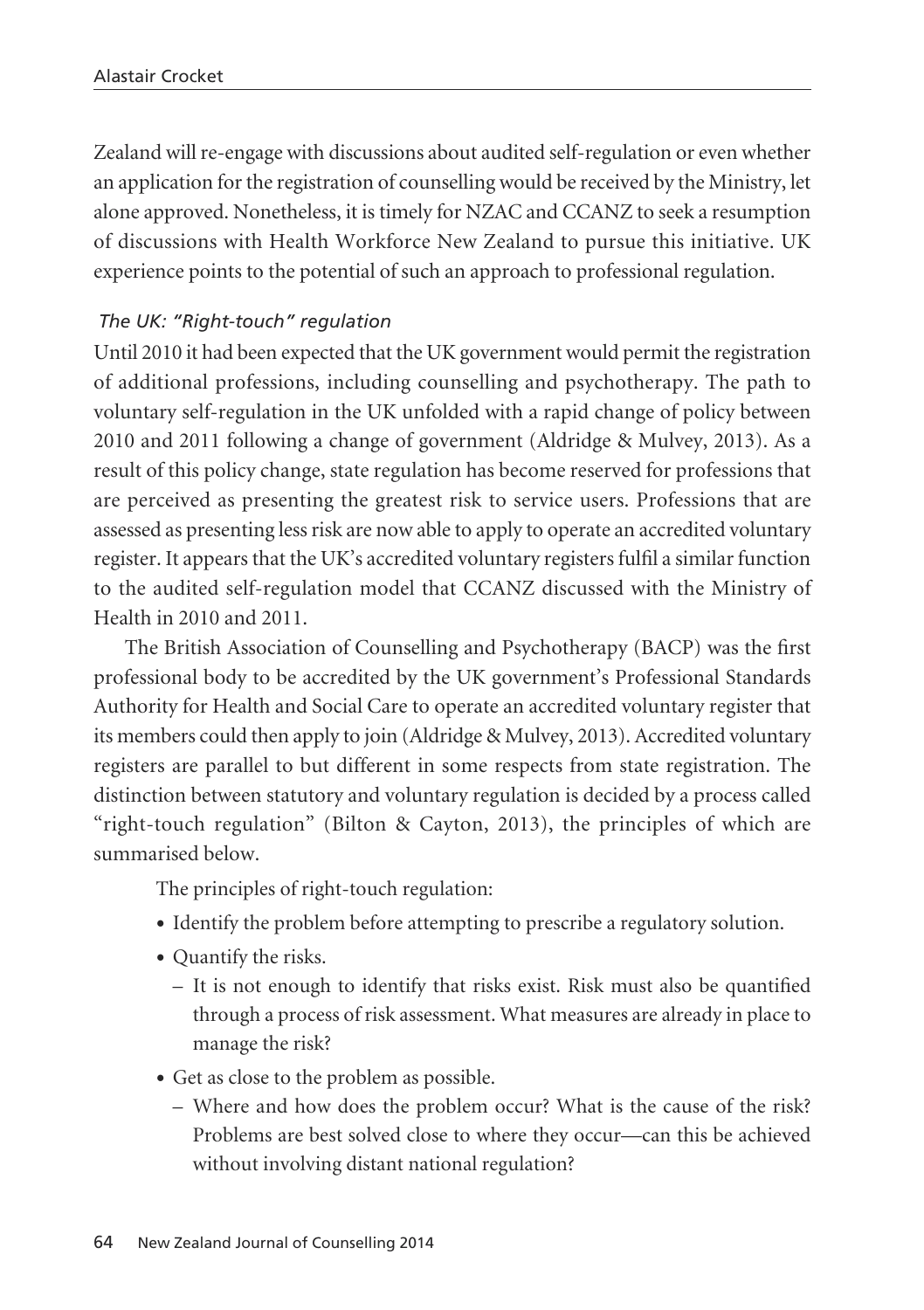- Focus on the outcome.
	- Stay focused on the outcome that needs to be achieved rather than being concerned with process. Focus on prioritising patient safety rather than the interests of any particular professional group.
- Use regulation only when necessary.
	- Making changes to regulation, especially statutory regulation, can be a slow process, so regulation should only be used as a problem solver when other actions are unable to deliver the desired results. Build on existing approaches where possible.
- Keep it simple.
	- Avoiding unnecessary complexity will lead to a better functioning regulatory system. Where there is a choice between simple and complex solutions the simplest is likely to be the best.
- Check for unintended consequences.
	- It is inevitable that changes in policy and practice will have consequences for other parts of the system.
- Review and respond to change.
	- Regulators must not be seen as managing past crises while being ignorant of new evidence that should call for change. (based on Bilton & Cayton, 2013, p. 18)

Bilton and Cayton (2013) suggest that voluntary and statutory regulation are similar in that in both instances the professions involved are demonstrating a commitment to protecting the public by upholding the standards and codes linked to the relevant register. Information about the membership of either type of register is publicly available. While being on a voluntary register is optional, being removed from such a register does not prevent the practitioner from working. The authors note, however, that in England a Disclosure and Barring Service does have the power to bar people from working with vulnerable people.

Finally, Bilton and Cayton (2103) argue that the move to voluntary registers provides:

[A] proportionate method to provide the public with assurance that voluntary register holders are upholding standards of practice for groups of workers for whom statutory regulation would be unnecessarily burdensome and expensive. The assured voluntary register scheme will help the sector to find the right touch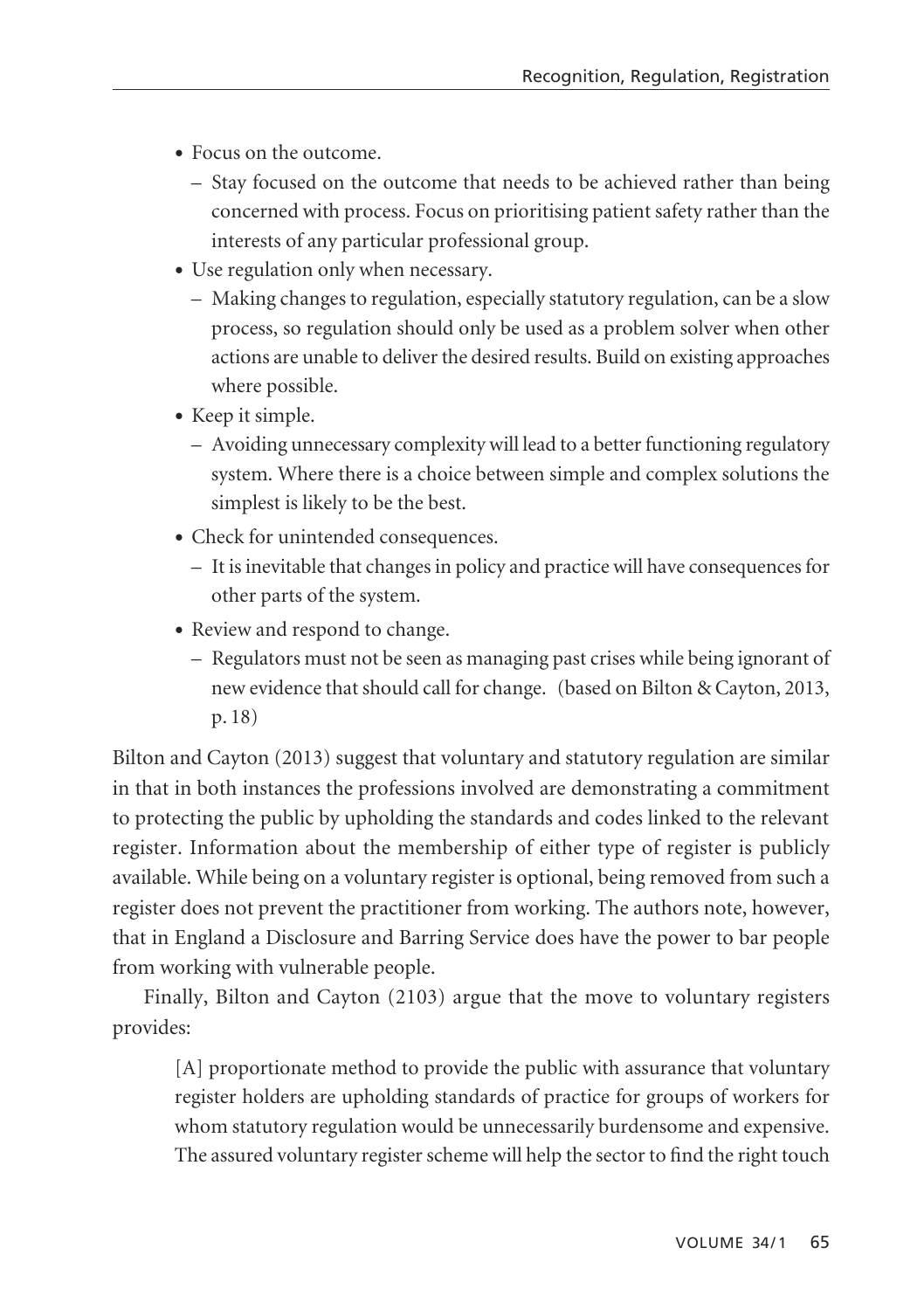for a wider range of health professionals and occupational groups. It will help consumers to exercise informed choice and distinguish practitioners committed to demonstrable high standards. (pp. 24–25)

NZAC's sister organisation, BACP, is rapidly developing experience of operating an accredited voluntary register. As NZAC considers the direction it wants to take, it will be useful to apply the eight "right touch" principles (Bilton & Cayton, 2013) from the UK. Members need to consider which approach to regulation is most appropriately proportionate to the risk faced by clients. I suggest that the Ministry of Health's answer and that of many members will be some form of self-regulation.

#### **Concluding discussion**

When NZAC considers what it wants and needs from a regulation regime, it is important that the discussion be informed by a realistic understanding of both what is desirable and what is possible. The three frameworks outlined above each involve the state, albeit in different ways. As Aldridge and Mulvey (2013) write, "whatever professions may want in terms of regulation, the power to decide ultimately rests with the government" (p. 1). What is possible may be influenced by NZAC, but it is unlikely to be finally decided by the Association. I have argued that HPCA Act regulation is unlikely and that to remain totally self-managing is insufficient.

Whatever the outcome, the timeframe is unlikely to be short. The current discussions about seeking HPCA Act registration have already spanned more than a decade. The discussions between CCANZ and Health Workforce New Zealand about audited self-regulation were very positive before they were adjourned by Health Workforce three years ago. It is likely that CCANZ or NZAC will need to initiate any resumption of these discussions.

When we achieve an outcome from these initiatives it is unrealistic to expect it to reflect completely consistent policy. Just because psychotherapy achieved HPCA Act registration in 2007, it should not be expected that counselling could achieve the same. Since 2007 the policy signals have changed.

NZAC needs to keep its own professional standards under review to ensure that these are seen as credible when viewed from outside. The standards set by HPCA Act responsible authorities are likely to be a benchmark. The continued development of our own standards and processes will be a significant step toward some form of external audit or accreditation of our ability to regulate ourselves.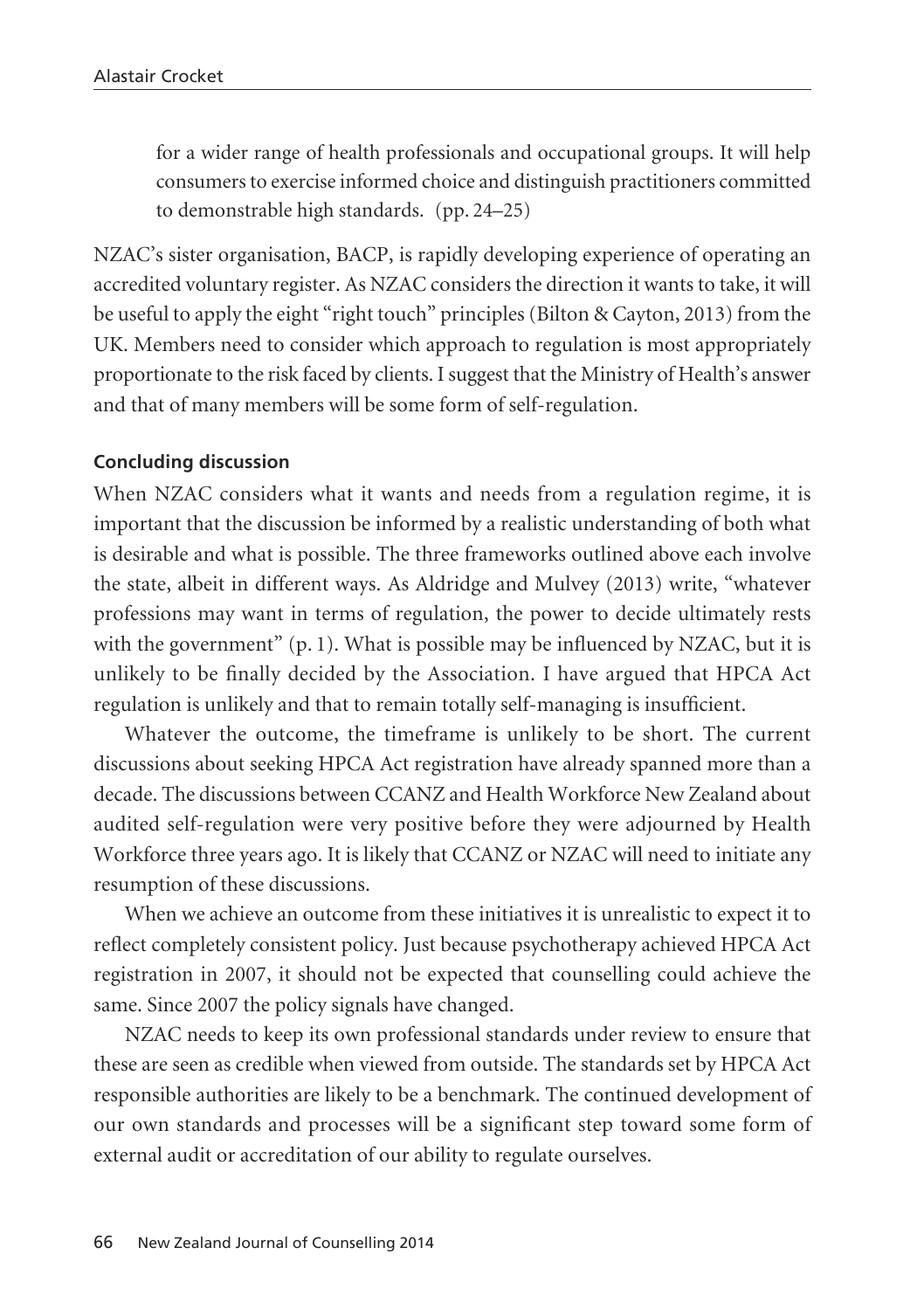Finally, counselling is not the only profession that might aspire to audited selfregulation. It is only one of seven professions that were partway through an application process for HPCA Act recognition in 2007. In the last seven years, none of these groups has achieved that goal. NZAC might seek collaborative relationships with these professional bodies and strive to develop a consistent approach to self-regulation that may be more persuasive to the Ministry of Health and other arms of government than any profession's advocacy for itself on its own.

#### Legislation

Health Practitioners Competence Assurance Act, Pub. L. No. 48 (2003). Social Workers Registration Act, Pub. L. No. 17 (2003).

### References

- Aldridge, S., & Mulvey, R. (2013). Introduction to the symposium edition: Professional regulation: Philosophy, policy and practice. *British Journal of Guidance & Counselling, 41*(1), 1–3. doi: 10.1080/03069885.2012.754623
- Bailey, P., & Tudor, K. (2011). Letters across the ditch: A trans Tasman correspondence about regulation and registration. In K. Tudor (Ed.), *The turning tide: Pluralism and partnership in psychotherapy in Aotearoa New Zealand* (pp. 77–95). Auckland, New Zealand: LC Publications.
- Bilton, D., & Cayton, H. (2013). Finding the right touch: Extending the right-touch regulation approach to the accreditation of voluntary registers. *British Journal of Guidance & Counselling, 41*(1), 4–13.
- Cornforth, S. (2006). A discursive approach to the registration debate: Working with texts; thinking ethics. *New Zealand Journal of Counselling, 26*(3), 1–15.
- Crocket, A. (2013). Articulating counselling in the context of registration and new right policy. *New Zealand Journal of Counselling, 33*(2), 31–45.
- Crocket, A., Bocchino, A., Begg, D., McGill, R., & McFelin, A. (2010). *Exploring the dilemmas posed by the revised HPCA Act 2003 Guidelines: Are new policy options implicit in these guidelines?* Hamilton, New Zealand: Combined Counselling Associations of Aotearoa New Zealand.
- Health and Disability Commissioner. (2006). *Decision 06HDC09325*. http://www.hdc.org.nz/ media/2251/06HDC09325naturaltherapies.pdf
- Health and Disability Commissioner. (n.d.[a]). *Your rights when using a health or disability service in New Zealand and how to make a complaint.* http://www.hdc.org.nz/media/ 123229/english.pdf